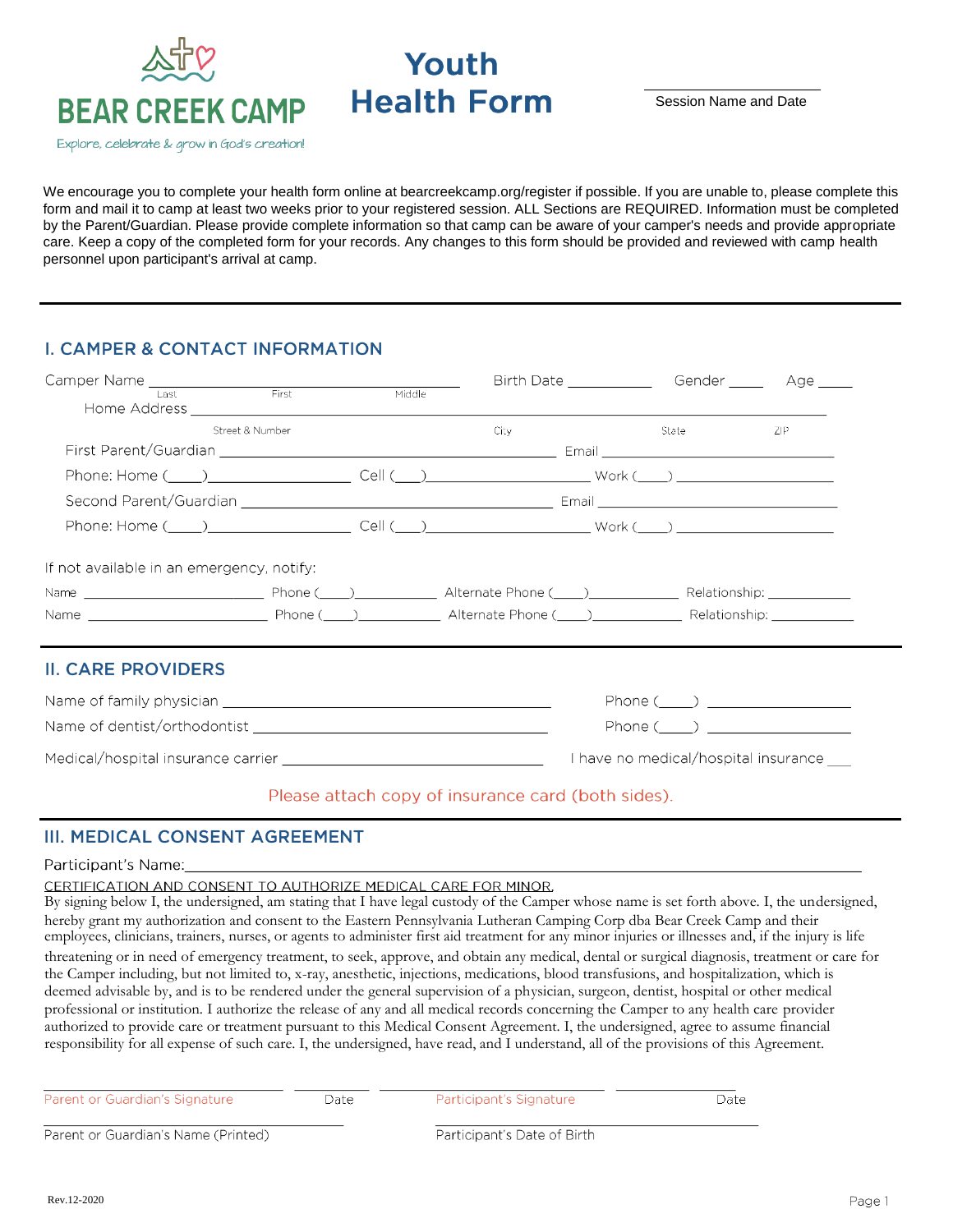### **IV. HEALTH HISTORY:**

| Height: |  |
|---------|--|
|         |  |

Height: Meight: Meight: Meight: Date of Last Medical Exam: Museum Medical Exam: Museum Medical Exam:

Has your child experienced, or is currently experiencing, any of the following conditions?

|     | Yes/No                                           |        |                                               |              |
|-----|--------------------------------------------------|--------|-----------------------------------------------|--------------|
| 1.  |                                                  | o      |                                               |              |
| 2.  |                                                  |        | 20. Wears a removable orthodontic appliance?  | ⊔            |
| 3.  |                                                  | $\Box$ |                                               | □            |
| 4.  |                                                  | □      |                                               | ப            |
| 5.  |                                                  | □      |                                               | □            |
| 6.  |                                                  | □      |                                               | □            |
|     |                                                  | □      |                                               | □            |
| 8.  | Wears glasses, contacts, or protective eye wear? | □      |                                               | □            |
| 9.  |                                                  | □      |                                               | ш            |
|     |                                                  | □      |                                               | $\mathsf{L}$ |
| 11. |                                                  | ❏      |                                               | □            |
| 12. |                                                  | □      | 30. If female, abnormal menstrual history?□   | ⊔            |
| 13. | Had chest pain during or after exercise?□        | □      |                                               | $\Box$       |
| 14. |                                                  | □      |                                               | ⊔            |
| 15. |                                                  | □      |                                               | □            |
| 16. |                                                  | ❏      |                                               | ப            |
| 17. |                                                  | □      | 35. Ever had emotional difficulties for which |              |
|     |                                                  | □      |                                               |              |

Please explain "yes" answer(s) from above, noting the number of the question(s).

Please share any other information about the participant's behavior and physical, emotional, or mental health that may be helpful to our staff in meeting the needs or your youth.

## **V. RESTRICTIONS**

The following dietary restrictions apply to this individual:

Explain any activity restrictions (e.g., what cannot be done, what adaptions or limitations are necessary).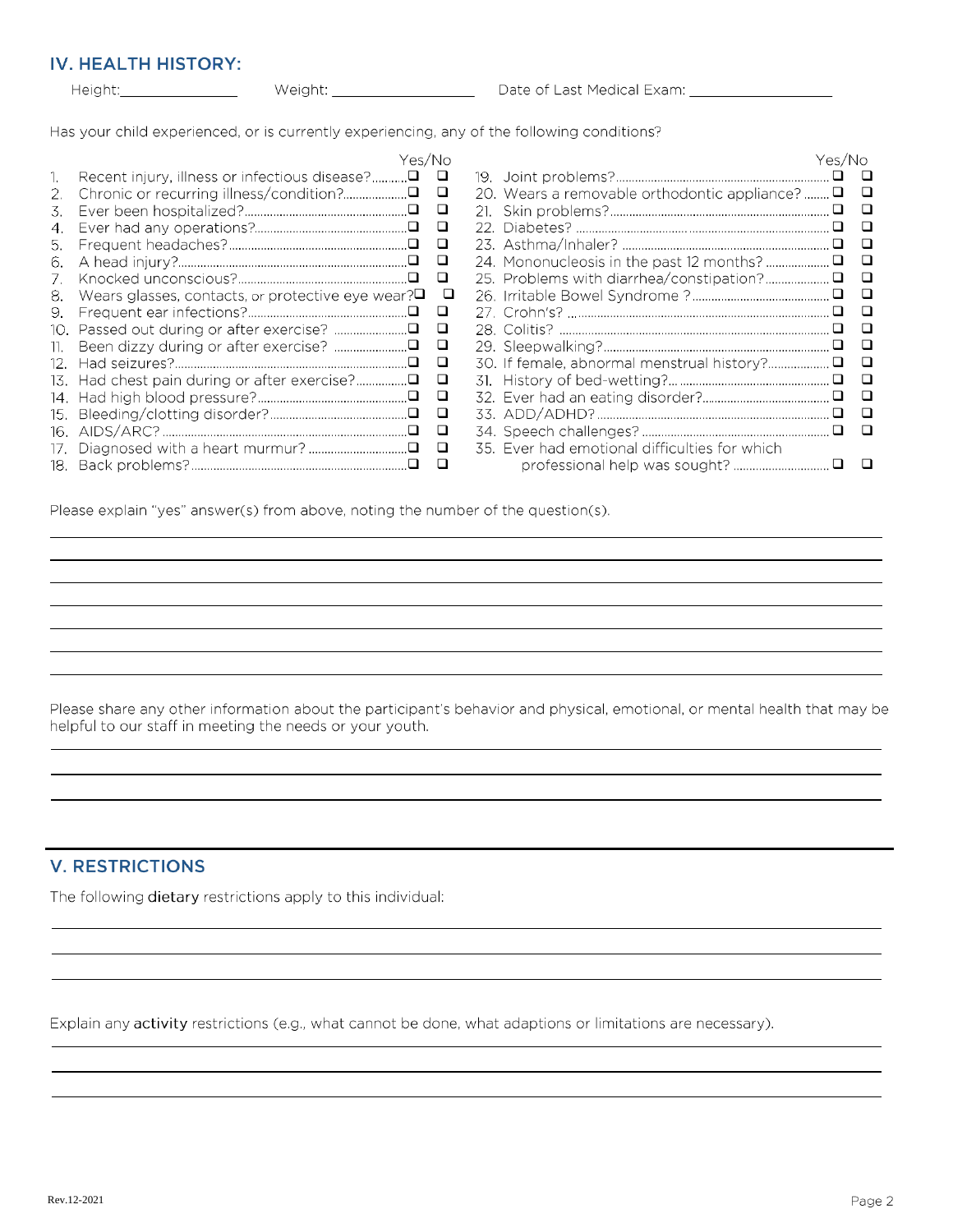#### **VI. IMMUNIZATION HISTORY**

\* To protect the health of those who are medically unable to receive immunizations, we encourage campers to be vaccinated prior to the start of camp.

#### Please give all dates of immunizations: you may attach a record from your doctor or the state health department.

|        |                                                                                  |                                        | Mo/Yr | Mo/Yr | Mo/Yr                               | Mo/Yr | Mo/Yr                            | Mo/Yr |
|--------|----------------------------------------------------------------------------------|----------------------------------------|-------|-------|-------------------------------------|-------|----------------------------------|-------|
|        | Tetanus                                                                          |                                        |       |       |                                     |       |                                  |       |
|        | <b>DTP</b>                                                                       |                                        |       |       |                                     |       |                                  |       |
|        | TD (Tetanus/diphtheria)                                                          |                                        |       |       |                                     |       |                                  |       |
|        | Polio                                                                            |                                        |       |       |                                     |       |                                  |       |
|        | <b>MMR</b>                                                                       |                                        |       |       |                                     |       |                                  |       |
|        | or Measles                                                                       |                                        |       |       |                                     |       |                                  |       |
|        | or Mumps                                                                         |                                        |       |       |                                     |       |                                  |       |
|        | or Rubella                                                                       |                                        |       |       |                                     |       |                                  |       |
|        | Haemophilus InfLuenza B (HIb B)                                                  |                                        |       |       |                                     |       |                                  |       |
|        | Hepatitis B                                                                      |                                        |       |       |                                     |       |                                  |       |
|        | Varicella (Chicken pox)                                                          |                                        |       |       |                                     |       |                                  |       |
|        | If your child has not been fully immunized, please explain: ____________________ |                                        |       |       |                                     |       |                                  |       |
|        | Which of the following diseases has the participant had?                         |                                        |       |       |                                     |       |                                  |       |
| $\Box$ | Measles<br>□ Hepatitis A                                                         | □ Whooping Cough<br>$\Box$ Hepatitis B |       |       | □ Chicken Pox<br>$\Box$ Hepatitis C |       | $\Box$ Mumps<br>□ German Measles |       |

#### **VII. ALLERGIES**

<u> 1989 - Johann Barbara, martxa a</u>

Please list all known Allergies. Describe reaction and management of the reaction.

Medication:

Food:

Insect stings/Bees:

Other: